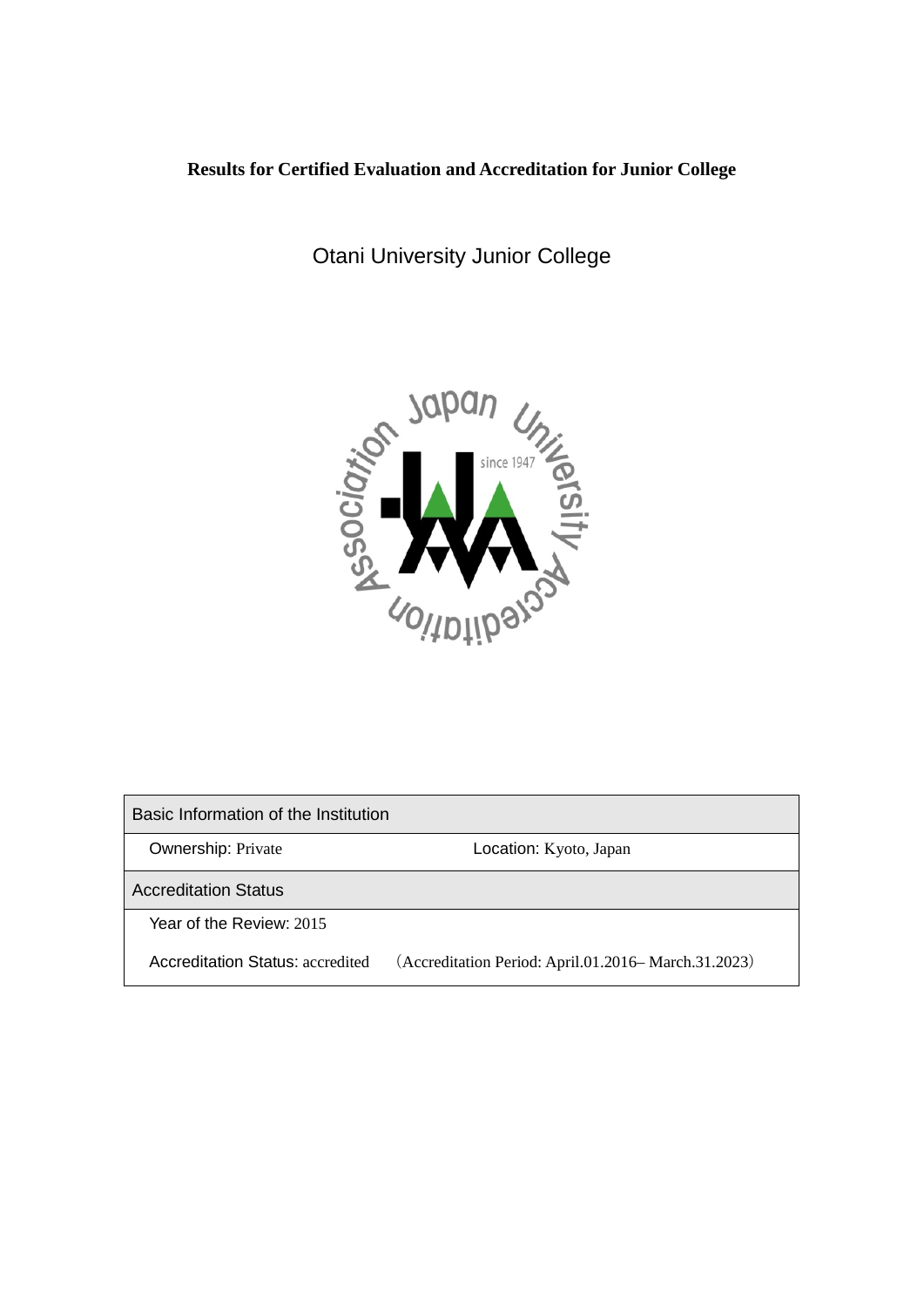### **Certified Evaluation and Accreditation Results for the Otani University Junior College**

#### **Overview**

The Otani University Junior College has its roots in a "dormitory for students" that Higashi Hongan-ji Temple established in 1665, which later became Otani University. In 1949, after the new Japanese higher education system was introduced and Otani University was incorporated into the new system. Its junior college, the Otani University Junior College (hereafter, the College), was founded in 1950. Since then, the College has established and reorganized its academic units and currently operates with two departments: the Department of Buddhist Studies, and the Department of Early Childhood and Nursery Education. With its two campuses, one located in Kyoto City, Kyoto Prefecture, and the other located in Otsu City, Shiga Prefecture, it has developed its research and educational activities based on its founding spirit.

After its accreditation review by Japan University Accreditation Association (JUAA) in 2008, the College has made the issue of enrollment management in the Department of Buddhist Studies the utmost priority and has made improvements in this area. At the Presidents' Meeting in December 2014, the decision was made to reorganize the College and the entire Otani University, and a plan was established to undertake the reorganization effort after 2018.

The College has made several unique efforts. For example, the College has made sure to inform students of its founding mission through the use of a common textbook, "Learning at Otani University: Founding Spirit," in the class "Buddhism and Human Being I." The College has also introduced practice-based educational programs, including fieldwork performed in the Department of Buddhist Studies and practiceoriented learning in the Department of Early Childhood and Nursery Education. Through these programs, the College has strengthened students' motivation to learn through various kinds of participatory and experiential classes and events. Moreover, in each department, the College has created a research office that supports students' learning and life activities, where faculty members and administrative staff are always available to respond to students' needs and every eventuality. In terms of internal quality assurance, the College has formulated objectives and action plans for each academic and administrative unit based on its Grand Design, and has conducted self-studies at the end of each academic year.

However, the College has some issues to address, including the content of its admission policies for each department and the way it projects the students that each department wishes to recruit (i.e., "the image of prospective students"). JUAA hopes that the College will make improvements on these issues.

# **Notable Strength**

#### *Educational Content, Methods, and Outcome*

 It is commendable that the College has motivated students to learn through various kinds of participatory and experiential classes and events. For example, the College has had students conduct fieldwork in the Department of Buddhist Studies, including the "Shinran Walk" in which students visit places that are remembered in connection to Shinran, a founder of the Jodo Shinshu Buddhism, and the "Buddha Walk," in which students visit the remains of Buddhist places in northern India. In the Department of Early Childhood and Nursery Education, students participate in many practice-based education events such as "Integrated Expression of Childcare Content" and "One-Day Camp Seminar of the Early Childhood Education Department."